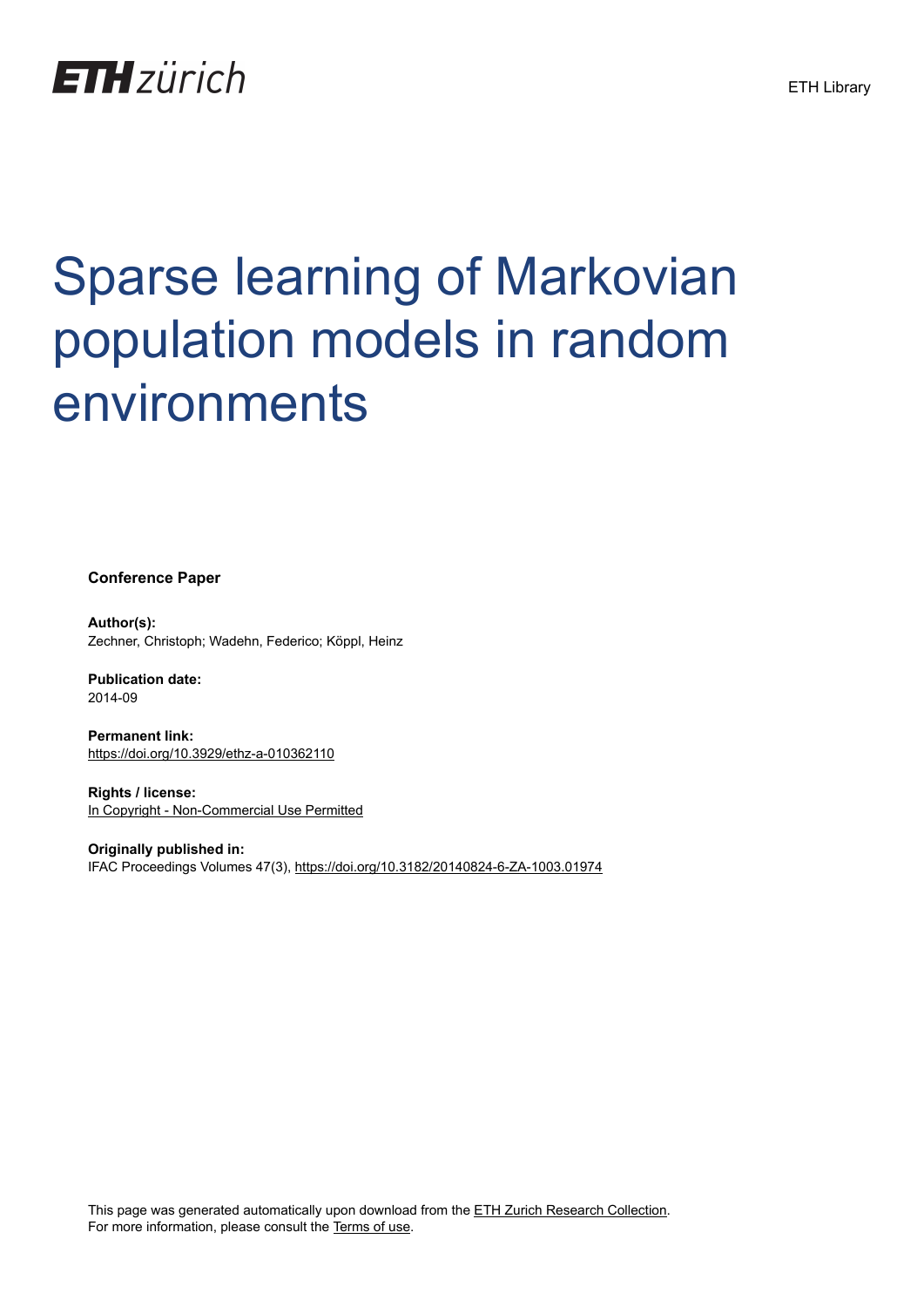# Sparse Learning of Markovian Population Models in Random Environments  $\star$

Christoph Zechner <sup>∗</sup> Federico Wadehn <sup>∗</sup> Heinz Koeppl <sup>∗</sup>,∗∗

<sup>∗</sup> *Automatic Control Lab, ETH Zurich, 8092 Zurich, Switzerland* ∗∗ *IBM Zurich Research Laboratory, 8803 R¨uschlikon, Switzerland*

Abstract: Markovian population models are suitable abstractions to describe well-mixed interacting particle systems in situation where stochastic fluctuations are significant due to the involvement of low copy particles. In molecular biology, measurements on the single-cell level attest to this stochasticity and one is tempted to interpret such measurements across an isogenic cell population as different sample paths of one and the same Markov model. Over recent years evidence built up against this interpretation due to the presence of cellto-cell variability stemming from factors other than intrinsic fluctuations. To account for this extrinsic variability, Markovian models in random environments need to be considered and a key emerging question is how to perform inference for such models. We model extrinsic variability by a random parametrization of all propensity functions. To detect which of those propensities have significant variability, we lay out a sparse learning procedure captured by a hierarchical Bayesian model whose evidence function is iteratively maximized using a variational Bayesian expectation-maximization algorithm.

Keywords: Population models, stochastic chemical kinetics, extrinsic variability, sparse Bayesian learning, variational inference.

# 1. INTRODUCTION

Markovian population models are ubiquitous in biology to capture the temporal change in abundance for different particle types (i.e. species) caused by interactions or transformations among them. Inferring such models from experimental data is at the core of quantitative biology. Reconstructing models of biochemical cellular processes using the principles of chemical kinetics is an important example. Single-cell technologies provide unprecedented means to perform this task, however novel computational methods are required to deal with the complexity of singlecell data. More specifically, such data represent a heterogeneous aggregate of measurements due to the fact that cells are not exactly identical to start with. Thus, apart from stochastic fluctuations intrinsic to the process under study, *extrinsic* sources of variability contribute to the overall heterogeneity (Elowitz et al. [2002], Colman-Lerner et al. [2005]). The single-cell process gets modulated by its local microenvironment, that can refer to intracellular quantities such as initial copy numbers of participating biomolecules (Koeppl et al. [2012]) but also cell-level quantities like the cell's local growth condition (Snijder and Pelkmans [2011]), or its cell-cycle stage (Colman-Lerner et al. [2005]). To capture this variability in a computational model is challenging because the true sources and their strength for a specific cell line are yet to be identified. Hence, recent approaches to address extrinsic noise in the inference procedure have to make an educated guess which quantities of a kinetic model are modulated by extrinsic variability (Zechner et al. [2012, 2014], Ruess et al. [2013], Hasenauer et al. [2011], Shahrezaei et al. [2008]). For instance, one source of extrinsic noise in gene expression that is believed to be significant are ribosome copy number variations. Taking this as a starting point, we recently developed an inference framework that relies on a hierarchical Bayesian model, where some latent states express the extrinsic variability of an actual model quantity (Zechner et al. [2014]). The structure of this Bayesian model is fixed beforehand and hence can not be changed *a posteriori* when the data is incorporated.

Here we lay out an inference framework where the hierarchical dependency structure among model quantities and extrinsic sources is learned from the data. In order to retrieve results that are interpretable and robust with respect to small sample sizes (i.e. number of cells) we apply a sparse Bayesian learning technique (Neal [1996], Tipping [2001], Bishop [2007]) yielding the named dependency structure with a minimal number of edges. In order to reduce the number of unknown parameters, we make use of the marginalized process introduced in Zechner et al. [2014]. To infer the posterior with respect to the extrinsic variability in an efficient manner we employ a variational Bayesian expectation-maximization (EM) procedure (Beal [2003], Shutin et al. [2012], Dempster et al. [1977]). The outlined method assumes the availability of data in terms of complete and noise free sample paths. The method can be generalized to the more realistic incomplete and noisy data case but the necessary computational machinery for that would sidetrack the exposition and occlude the main idea behind this approach. To this end, the work represents a first step towards a model-based understanding of

 $\star$  C.Z. and H.K. acknowledge the support from the Swiss National Science Foundation, grant no. PP00P2 128503.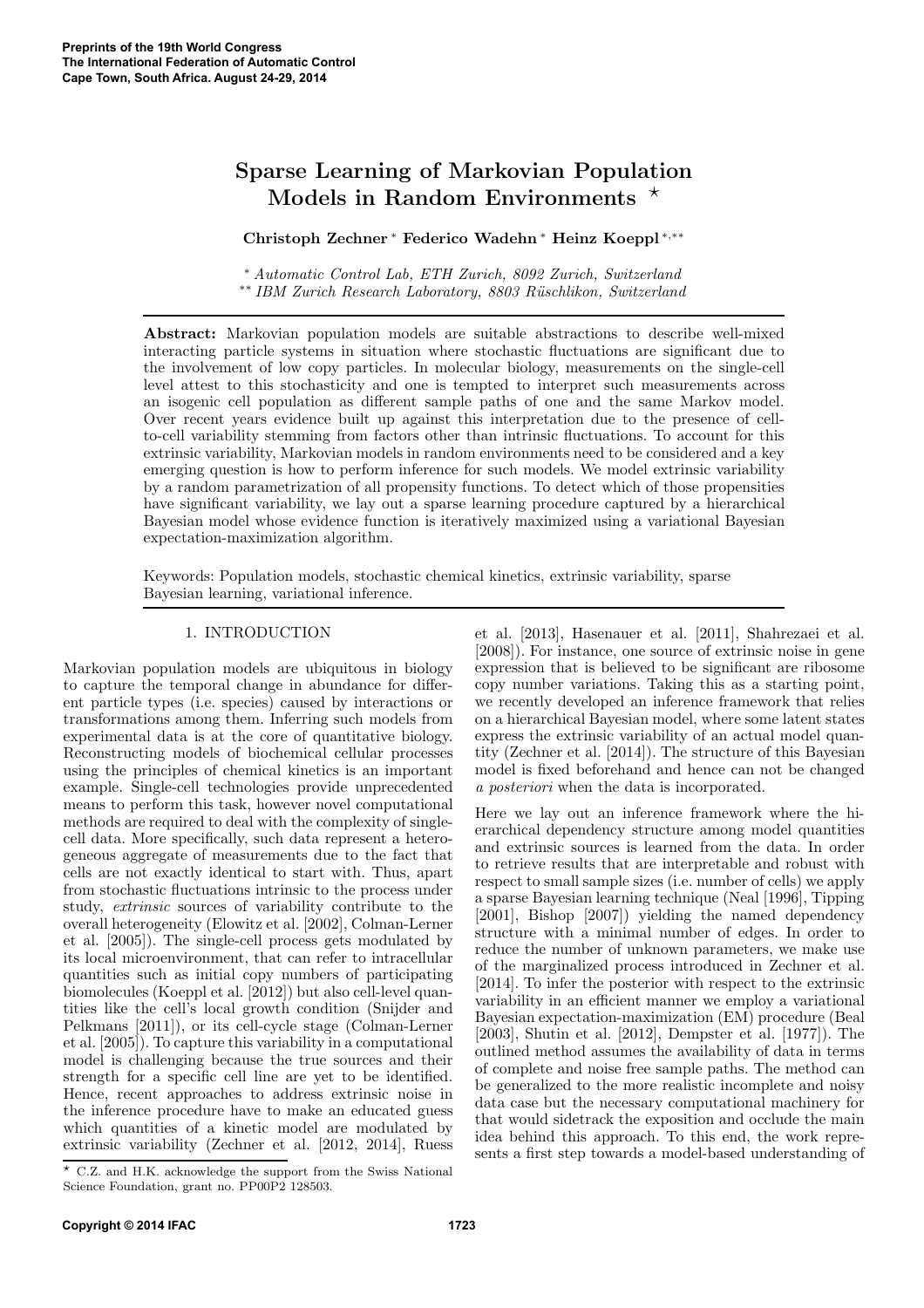how and which concurrent processes modulate a specific cellular process under study *in vivo*.

The remaining part of the paper is structured as follows. In Section 2 we derive the mathematical models and algorithms. We start with a brief introduction to heterogeneous population models (Section 2.2). Subsequently, in Section 2.3 we develop a suitable hierarchical Bayesian model whose inference is discussed in Section 2.4. In Sections 2.5 and 2.6 we address several practical aspects of the algorithm and briefly discuss how it extends to the incomplete data scenario. The algorithm is analyzed and validated in Section 3 using a few case studies.

# 2. MATHEMATICAL FRAMEWORK

#### *2.1 Notation*

Random quantities and their realizations are denoted by upper- and lowercase symbols, respectively. Symbol  $p$ and  $q$  are used to indicate the exact and the approximating probability density functions (PDFs), respectively and expectations are denoted by  $\mathbb{E}[\hat{A}] = \int ap(a)da$ . For convenience we also introduce expectations of the form  $\mathbb{E}_a[f(a,b)] = \int f(a,b)p(a)da$ , indicating that the expectation of f is only taken with respect to  $p(a)$ . We denote the Gamma distribution by  $\mathcal{G}(\alpha, \beta)$  with  $\alpha$  and  $\beta$  as shape and inverse scale parameters. The exponential distribution is denoted  $\text{Exp}(\lambda)$  with inverse scale parameter  $\lambda$ . Furthermore, we express time-dependent quantities on intervals  $[0, T]$  by bold symbols, e.g.,  $\mathbf{x} = \{x(t) | 0 \le t \le T\}$ . The symbol  $KL[q(x)||p(x)]$  denotes the Kullback-Leibler divergence between PDFs  $q(x)$  and  $p(x)$ , i.e.,  $KL[q(x)||p(x)] =$  $\int q(x) \ln \frac{q(x)}{p(x)} dx$ . Abbreviations CV and SCV stand for coefficient of variation and squared coefficient of variation, respectively.

#### *2.2 Population Models and Chemical Kinetics*

We consider a continuous-time Markov chain (CTMC) X describing the dynamics of a stochastic interaction network comprising d species and  $\nu$  coupled reaction or transformation channels. The latter are associated with a set of real-valued kinetic parameters  $C = \{C_j | j =$  $1, \ldots, \nu$ . The species' abundances at time t defines the random state  $\tilde{X}(t) = x, x \in \mathbb{Z}_{\geq 0}^d$  of the network. Propensity functions corresponding to each channel are general functions of the state and can often be defined through first principles such as the law of mass-action. Throughout the work we assume propensities to be linear functions of their respective rate parameters, i.e. they take the general form  $c_i g_i(x)$ , where  $g_i(x)$  is an arbitrary nonlinear function. Under knowledge of the parameters  $C$ , the dynamics of a single cell follows a conditional CTMC  $X \mid C$ .

Due to extrinsic cell-to-cell variability, acquired single-cell trajectories can not be thought of as being different realizations of a single CTMC. Although sources of extrinsic variability can be diverse, we throughout the work make the assumption that kinetic parameters are the only source of extrinsic variability that enters the cellular process under study. In contrast to previous approaches where specific parameters were subject to extrinsic variability

(Zechner et al. [2014, 2012]), we assign prior variability to every kinetic parameter in the model. Accordingly, we associate to C a probability distribution, i.e.,  $C \mid (A =$  $a) \sim p(c \mid a)$ , with A a set of hyperparameters. With this, the dynamics of the m-th cell of a population is described by a conditional CTMC  $X^m \mid (C^m = c)$ . We remark that the parameter dimensionality of the heterogeneous CTMC model increases with every considered cell and hence, scales poorly with the population size M. Fortunately, it was recently shown that a CTMC  $X \mid C$  can be integrated over C, yielding a marginalized stochastic process  $\overline{X}$  | A, which directly depends on the hyperparameters A. While fuller details about the construction and simulation of such a process can be found in Zechner et al. [2013, 2014], Aalen et al. [2008], we only introduce the key quantity needed here, i.e., the marginal path likelihood function. We know from Wilkinson [2006] and Kuechler and Sorensen [1997] that the path likelihood function of an observed sample path  $\mathbf{x} = \{x(t) | 0 \le t \le T\}$  is given by

$$
p(\mathbf{x} \mid c) \propto \prod_{i=1}^{\nu} c_i^{r_i(\mathbf{x})} e^{-c_i \int_0^T g_i(x(t)) dt}, \tag{1}
$$

with  $r_i(\mathbf{x})$  the number of reactions of type i that happened in the path x. Formally, the marginal path likelihood is obtained via the integral

$$
p(\mathbf{x} \mid a) = \int p(\mathbf{x} \mid c)p(c \mid a)dc,
$$
 (2)

whose tractability depends on  $p(c \mid a)$ . For instance, the Gamma distribution was shown to have convenient analytical properties (Zechner et al. [2014]) and furthermore, appears plausible in the context of gene expression Taniguchi et al. [2010]. Throughout the remaining paper we assume

$$
p(c \mid a) = \prod_{i=1}^{\nu} \mathcal{G}(c_i \mid \alpha_i, \beta_i), \tag{3}
$$

with  $a = \{(\alpha_i, \beta_i) \mid i = 1, \ldots, \nu\}$  and  $\mathcal{G}(c_i \mid \alpha_i, \beta_i)$  as a Gamma distribution over  $c_i$  with shape- and inverse scale parameters  $\alpha_i$  and  $\beta_i$ , respectively. A suitable measure of a reaction channel's extrinsic variability is the squared coefficient of variation (or normalized variance), which in the Gamma-case is given by

$$
\eta_i = \frac{1}{\alpha_i},
$$

indicating that one can detected heterogeneity by merely analyzing the shape parameter  $\alpha_i$ . Under assumption (3), the marginal path likelihood function is given by (see e.g., Zechner et al. [2014])

$$
p(\mathbf{x} \mid a) = \prod_{i=1}^{\nu} p(\mathbf{x} \mid \alpha_i, \beta_i)
$$

$$
\propto \prod_{i=1}^{\nu} \frac{\beta_i^{\alpha_i} \Gamma(\alpha_i + r_i(\mathbf{x}))}{\Gamma(\alpha_i)} \left(\beta_i + \int_0^T g_i(x(t)) dt\right)^{-(\alpha_i + r_i(\mathbf{x}))}.
$$
(4)

Due to the marginalization, the hidden layer corresponding to the kinetic parameters is entirely removed and hence, does not need to be considered in the following derivations.

#### *2.3 Hierarchical Bayesian Modeling*

Assume we have given measurements of M cells of a heterogeneous population, i.e.,  $\mathbf{x}^m$  for  $m = 1, ..., M$ .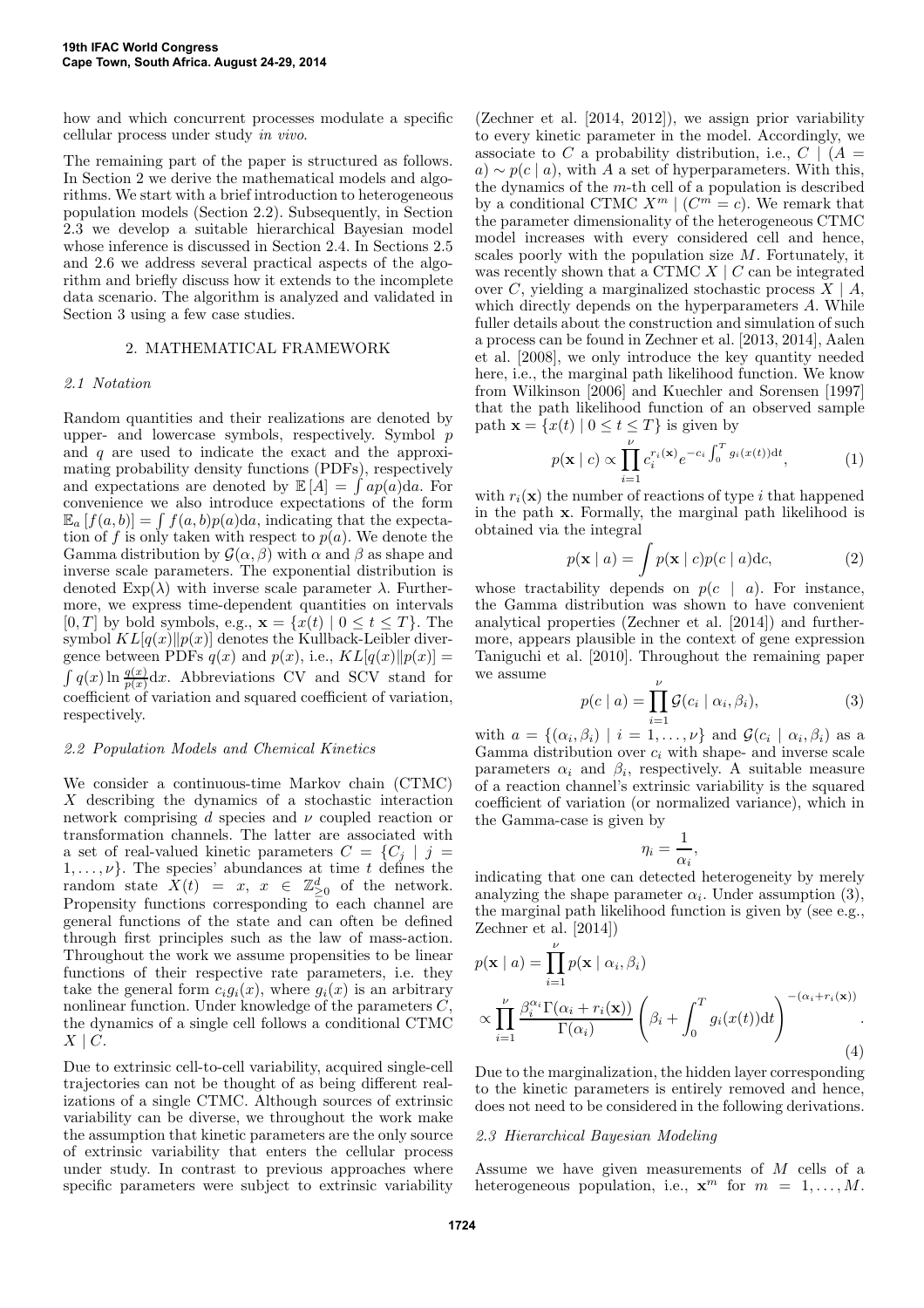The extrinsic variability of each reaction channel  $i$  can be quantified by inferring the hyperparameters  $\{\alpha_i, \beta_i\}$  from those measurements. According to a Bayesian scenario, this is equivalent to finding the posterior distribution

$$
p(a \mid \mathbf{x}^1, \dots, \mathbf{x}^M) \propto \prod_{m=1}^M p(\mathbf{x}^m \mid a) p(a)
$$
  
= 
$$
\prod_{m=1}^M \left( \prod_{i=1}^\nu p(\mathbf{x}^m \mid \alpha_i, \beta_i) p(\alpha_i, \beta_i) \right),
$$
 (5)

which hence, factorizes such that

$$
p(a \mid \mathbf{x}^1, \dots, \mathbf{x}^M) = \prod_{i=1}^{\nu} p(\alpha_i, \beta_i \mid \mathbf{x}^1, \dots, \mathbf{x}^M).
$$
 (6)

Naively, one could just evaluate the individual terms in (6) and check whether the corresponding values of  $\alpha_i$  are below a certain threshold, indicating heterogeneity of the associated reaction. However, since those values are only accessible through the noisy measurements  $\mathbf{x}^m$ , it is not clear how to choose such a threshold in order to obtain maximally robust results. For instance, the heterogeneity stemming from the intrinsic molecular fluctuations should be "filtered out" and yield a negative detection result. Positive detections are only desired if there is significant evidence in the data. Technically, this corresponds to solving a *sparse* Bayesian learning problem (Neal [1996], Tipping [2001], Bishop [2007]). The key step to achieve sparsity in empirical Bayesian models is to assign suitable prior and hyperprior distributions to the model quantities. Since detection of heterogeneity is based on only  $\alpha_i$ , we chose

$$
p(\alpha_i, \beta_i) = p(\alpha_i \mid \lambda_i) p(\beta_i), \tag{7}
$$

where  $\lambda_i$  controls the shape of  $p(\alpha_i | \lambda_i)$  and  $p(\beta_i)$  is assumed to be flat over the positive domain, such that  $p(\alpha_i, \beta_i) \propto p(\alpha_i \mid \lambda_i)$ . The goal is to define  $p(\alpha_i \mid \lambda_i)$ such that the heterogeneity is forced to zero unless there is significant evidence in the data. Accordingly, suitable distributions will emphasize SCVs around zero while also permitting high values. Here we choose  $p(\alpha_i | \lambda_i)$  such that  $p(\eta_i) = \text{Exp}(\lambda_i)$ . A transformation of random variables yields

$$
p(\alpha_i \mid \lambda_i) = \frac{\lambda_i}{\alpha_i^2} e^{-\frac{\lambda_i}{\alpha_i}}.
$$
\n(8)

The resulting prior distributions over  $\alpha_i$  are illustrated in Fig. 1 for different values of  $\lambda_i$ .

While standard Bayesian approaches rely on *given* prior knowledge, empirical Bayes techniques aim to infer parameters as well as their hyperparameters from data. In our case, this means that in addition to  $\alpha_i$  and  $\beta_i$ , also the hyperparameters  $\lambda_i$  are assumed to be unknown and need to be estimated. In order to obtain a fully Bayesian model, we need to specify hyperprior distributions  $p(\lambda_i)$ . Again, we assume  $p(\lambda_i)$  to be flat but remark that an extension to arbitrary distributions is straight-forward. With the model parameters  $a$  and their hyperparameters  $b = {\lambda_i | i = 1, ..., \nu}$ , we aim to compute the posterior distribution



Fig. 1. Prior distributions over  $\alpha_i$  for different values of the hyperparameter  $\lambda_i$ . The distributions show a peak for low values of  $\alpha_i$  and become more heavy-tailed with increasing  $\lambda_i$ .

$$
p(a, b \mid \mathbf{x}^{1}, \dots, \mathbf{x}^{M})
$$
  
\n
$$
\propto \prod_{i=1}^{\nu} \left( \prod_{m=1}^{M} p(\mathbf{x}^{m} \mid \alpha_{i}, \beta_{i}) \right) p(\alpha_{i} \mid \lambda_{i}) p(\lambda_{i})
$$
  
\n
$$
= \prod_{i=1}^{\nu} p(\alpha_{i}, \beta_{i}, \lambda_{i} \mid \mathbf{x}^{1}, \dots, \mathbf{x}^{M})
$$
\n(9)

where the r.h.s. of (9) is just the joint distribution over all model quantities. Unfortunately, it turns out that (9) is intractable. In the next section we will develop an variational inference scheme to approximate (9).

# *2.4 Variational Inference*

Variational inference schemes aim to approximate some target posterior  $p(z | y)$  by some other distribution  $q(z)$ . More specifically, one chooses  $q(z)$  such as to minimize the Kullback-Leibler divergence (KL) between  $q(z)$  and the true distribution. For that sake, note that for every  $q$ , the log-evidence function satisfies the decomposition (Beal [2003], Bishop [2007])

$$
\ln p(z) = \mathcal{L}\left[q(z)\right] + KL\left[q(z)\right]p(z \mid y)\right],\tag{10}
$$

where  $\mathcal{L}[q(z)]$  forms a lower bound on  $\ln p(z)$  which is given by

$$
\mathcal{L}[q(z)] = \int q(z) \ln \frac{p(z, y)}{q(z)} dz.
$$
 (11)

Accordingly, minimizing the KL with respect to  $q$  is the same as maximizing its counterpart  $\mathcal{L}[q(z)]$ , i.e.,

$$
q^*(z) = \underset{q(z) \in Q}{\operatorname{argmax}} \mathcal{L}[q(z)]. \qquad (12)
$$

It can be seen from (10) and (11) that  $\mathcal{L}[q(z)]$  is maximal if and only if  $q(z) = p(z | y)$ . In order to obtain a tractable  $q(z)$ , one typically imposes further constraints on its structure. Most commonly, individual components of z are assumed to be independent of each other, i.e.,

$$
q(z) = \prod_{l=1}^{L} q(z_l),
$$
 (13)

also known as the *mean-field* approximation (Beal [2003]). In this case, it can be shown that the optimal variational solution of the individual factors  $q(z_i)$  is determined by

$$
\ln q^*(z_i) = \mathbb{E}_{j \neq i} [\ln p(z, y)] + const.
$$
 (14)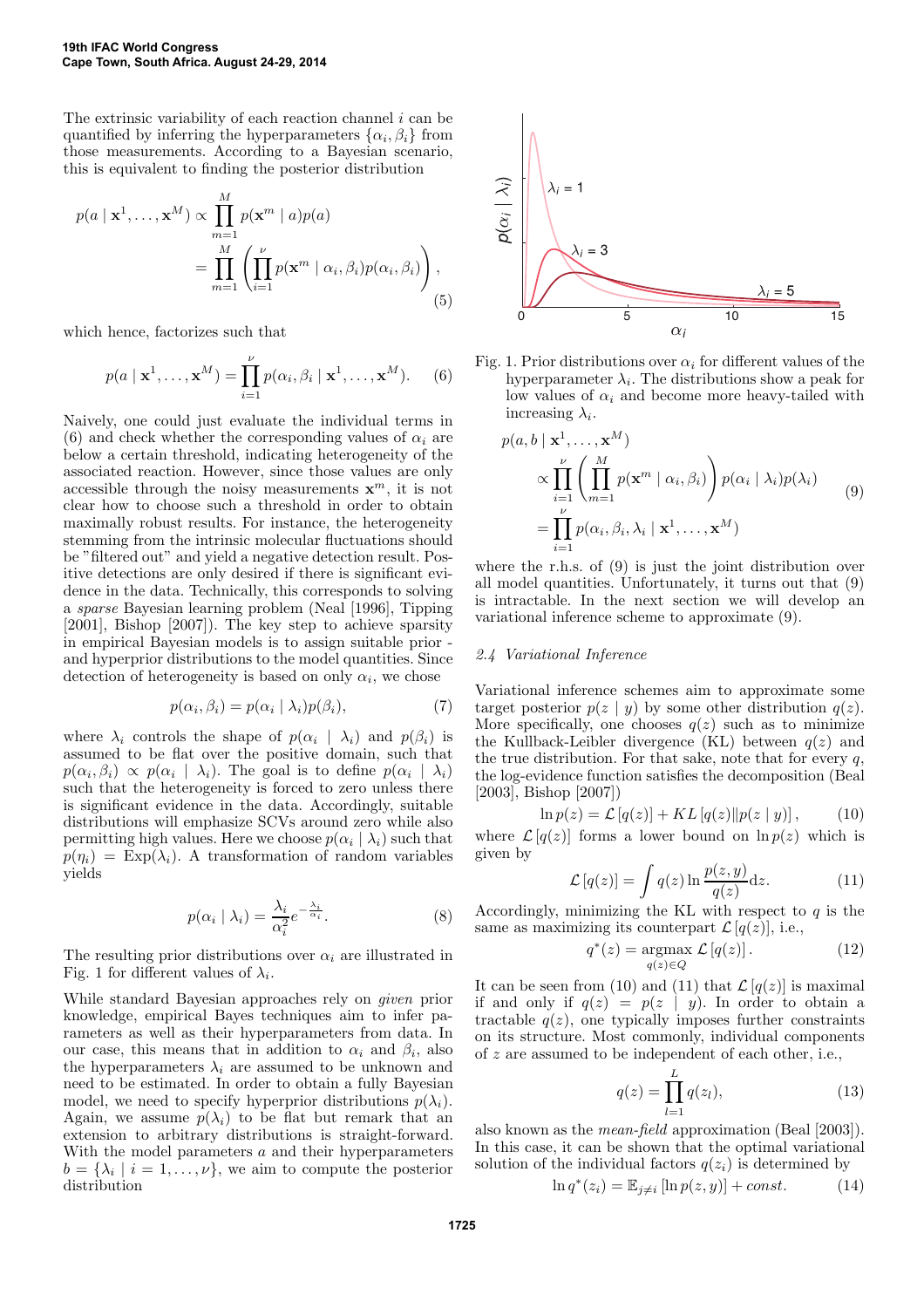where  $\mathbb{E}_{j\neq i}$  [ln  $p(z, y)$ ] denotes the expectation of the logarithm of the joint distribution, taken with respect to all factors  $q(z_i)$  except  $q(z_i)$ . Since the optimal solution of a particular q-factor depends on all other factors, the mean-field approximation typically induces an iterative inference scheme, where the individual factors are updated in a round-robin fashion. Such schemes stand in close relation with traditional expectation-maximization (EM) algorithms (Dempster et al. [1977]) and accordingly, are often referred to as variational Bayesian EM (VBEM) algorithms (Shutin et al. [2012], Beal [2003]).

In practice, eq. (14) might still be intractable, in which case it is necessary to further restrict the corresponding q-factor. For instance, one could assume  $q(z_i)$  to be some parameterized distribution (e.g., a Gaussian with mean and variance) and determine its parameters  $\theta$  as

$$
\theta^* = \underset{\theta \in \Theta}{\operatorname{argmax}} \mathbb{E} \left[ \ln p(z, y) \right],\tag{15}
$$

whereas in this case, the expectation is taken with respect to all q-factors. For instance, if one is interested solely in maximum a-posterior (MAP) estimates,  $q(z_i)$  can be chosen to be a Dirac-delta function with unknown position.

We will now use the VBEM framework to derive an approximate iterative inference algorithm for the hierarchical Bayesian model from Section 2.3. The goal is to compute an approximate posterior distribution  $q(a, b)$  for which we assume that it factorizes as

$$
q(a,b) = \prod_{i=1}^{\nu} q(\alpha_i, \beta_i) q(\lambda_i).
$$
 (16)

We remark that in the complete-data scenario considered here, also the true posterior factors over the individual reaction channels  $i = 1, \ldots, \nu$ , however, not over  $\{\alpha_i, \beta_i\}$  and  $\lambda_i$ . For analytical simplicity, we further assume  $q(\lambda_i) :=$  $\delta(\lambda_i - \hat{\lambda}_i)$  with  $\hat{\lambda}_i$  as an unknown position parameter. The factor  $q(\alpha_i, \beta_i)$  for the *i*-th reaction channel is determined by

 $\ln q^*(\alpha_i, \beta_i) = \mathbb{E}_{\lambda_i} \left[ \ln p(a, b, \mathbf{x}^1, \dots, \mathbf{x}^M) \right] + const.$  (17) which becomes

M

$$
\ln q^*(\alpha_i, \beta_i) = \sum_{m=1}^m \ln p(\mathbf{x}^m \mid \alpha_i, \beta_i)
$$
  
+  $\mathbb{E}_{\lambda_i} [\ln p(\alpha_i \mid \lambda_i)] + const.$  (18)

when taking into account the r.h.s. of eq. (9). Together with the marginal path-likelihood function from eq.  $(4)$ , we further obtain

 $\ln q^*(\alpha_i, \beta_i)$ 

$$
= \sum_{m=1}^{M} \alpha_i \ln \beta_i + \ln \Gamma(\alpha_i + r_i(\mathbf{x}^m)) - \ln \Gamma(\alpha_i)
$$

$$
- (\alpha_i + r_i(\mathbf{x}^m)) \ln \left( \beta_i + \int_0^T g_i(x^m(t)) dt \right)
$$

$$
- \frac{\hat{\lambda}_i}{\alpha_i} - 2 \ln \alpha_i + const., \qquad (19)
$$

where we have used the fact that

$$
\mathbb{E}_{\lambda_i} [\lambda_i] = \int \lambda_i \delta(\lambda_i - \hat{\lambda}_i) d\lambda_i = \hat{\lambda}_i.
$$

Although eq. (19) is not of standard form, it can be evaluated analytically or using a suitable sampling algorithm.

The q-factor corresponding to  $\lambda_i$  is found by solving the parametric (instead of variational) optimization

$$
\lambda_i^* = \underset{\hat{\lambda}_i \in \mathbb{R}}{\operatorname{argmax}} \mathbb{E} \left[ \ln p(a, b, \mathbf{x}^1, \dots, \mathbf{x}^M) \right]
$$
  
= 
$$
\underset{\hat{\lambda}_i \in \mathbb{R}}{\operatorname{argmax}} \mathbb{E} \left[ \ln p(\alpha_i \mid \lambda_i) \right].
$$
 (20)

The expectation inside the maximum operator is given by

 $\mathbb{E}\left[\ln p(\alpha_i \mid \lambda_i)\right] = -\hat{\lambda}_i \mathbb{E}_{\alpha_i} \left[\alpha_i^{-1}\right] + \ln \hat{\lambda}_i - 2\mathbb{E}_{\alpha_i} \left[\ln \alpha_i\right], (21)$ whose maximum is found to be

$$
\lambda_i^* = \frac{1}{\mathbb{E}_{\alpha_i} \left[ \alpha_i^{-1} \right]}.
$$
\n(22)

#### *2.5 Implementation Aspects*

As mentioned earlier, the VBEM scheme leads to an iterative algorithm, where every individual  $q$ -factor is estimated given the most recent estimates of all other  $q$ -factors (e.g., in a round-robin fashion). For a particular reaction channel *i*, this means that we first determine  $q(\alpha_i, \beta_i)$  given the most recent value of  $\hat{\lambda}_i$  and subsequently re-estimate  $\hat{\lambda}_i$ given  $q(\alpha_i, \beta_i)$  and so forth. Since  $q(\alpha_i, \beta_i)$  is not of standard form, we can compute its required statistics either via numerical integration or Monte Carlo sampling. Here we focus on the latter approach and employ a standard Metropolis-Hastings (M-H) sampler with log-normal proposal distributions to draw samples from  $q(\alpha_i, \beta_i)$ . Those samples are also used for updating the corresponding hyperparameters  $\lambda_i$ , i.e., the expectation in eq. (22) is replaced by a Monte Carlo average. Moreover, we found that replacing  $\mathbb{E}_{\alpha_i} \left[ \alpha_i^{-1} \right]$  by  $\mathbb{E}_{\alpha_i} \left[ \alpha_i \right]^{-1}$  yields a similar estimation performance, while significantly reducing the number of required divisions per iteration.

Note that the parameters corresponding to the homogeneous reaction channels will be driven to infinity, which in theory, causes the algorithm to diverge. Practically – however – one can check whether  $\alpha_i$  (or  $\lambda_i$ ) is above a critical threshold (e.g., around  $10e5$ ), in which case the *i*th reaction is considered homogeneous and excluded from the remaining analysis.

Algorithm 1 summarizes the main structure of the proposed scheme.

| <b>Algorithm 1 VBEM</b> algorithm for detecting heterogene- |  |  |
|-------------------------------------------------------------|--|--|
| ity in stochastic interaction networks.                     |  |  |

1: Initialize  $\hat{\lambda}_i$  for  $i = 1, \dots, \nu$ 2: while not converged do 3: for  $i = 1, \ldots, \nu$  do 4: Draw samples from  $q(\alpha_i, \beta_i)$  using eq. (19) and the current value of  $\hat{\lambda}_i$ 5: Update  $\hat{\lambda}_i$  using eq. (22) 6: end for 7: end while

## *2.6 Extension to the Incomplete Data Scenario*

In principle, the above algorithm can be easily extended for the incomplete data scenario, i.e., if the measurements consist of sparse and noisy readouts  $Y_n$  of the Markov chain X at times  $t_n$ . Intuitively, this can be understood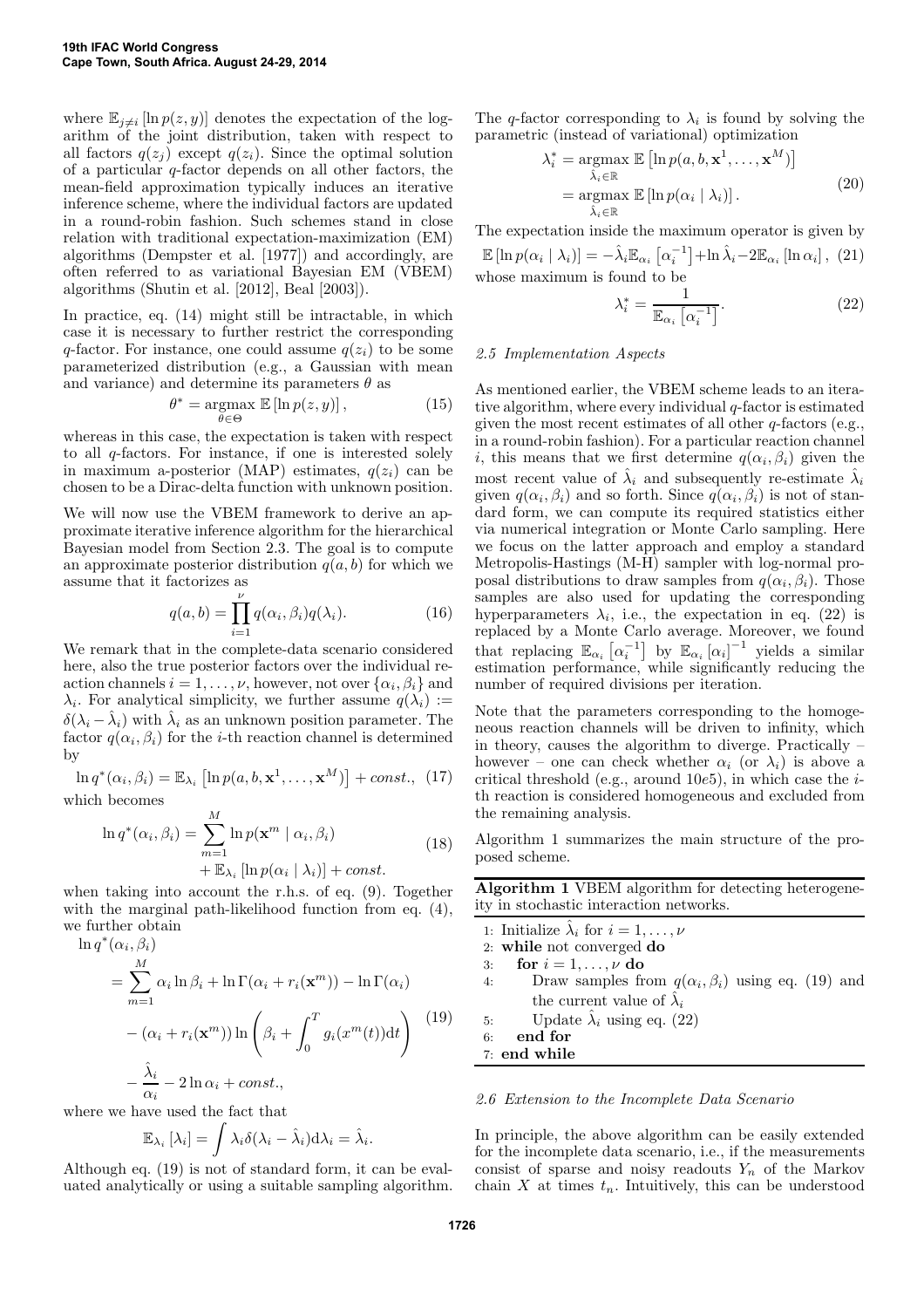as adding another layer on top of the states  $\mathbf{x}^m$  in the hierarchical Bayesian model. In this case it turns out that the variational expressions from Section 2.4 also involve expectations with respect to so-called *smoothing* distributions, e.g.,  $p(\mathbf{x}^m \mid y_1^m, \dots, y_N^m, a)$  when considering the mth cell. Computing such distributions (and computing its statistics) is a challenging task on its own and a variety of numerical and analytical approaches have been proposed (Amrein and Künsch [2012], Opper and Sanguinetti [2007], Zechner et al. [2014]). Apart from that, the VBEM framework can be readily applied to the more complicated case of incomplete and noisy measurements.

#### 3. SIMULATIONS

We performed several simulation studies in order to demonstrate and evaluate the proposed method. For each of the case studies, we used the simple reaction network of eukaryotic gene expression illustrated in Fig. 2a. Exemplary trajectories of such a model are shown in Fig. 2b. The model comprises six reaction channels with kinetic parameters  $c_1, \ldots, c_6$ , which are either homogenous or heterogeneous – depending on the particular case study.



Fig. 2. A simple model of eukaryotic gene expression. (a) Schematic diagram of the reaction network. The numbered arrows indicate chemical events taking place: upon activation of the gene (arrow 1), mRNA can be transcribed (arrow 3) which in turn gets translated (arrow 5) into protein. The remaining arrows indicate gene-deactivation (arrow 2) and degradation events (arrows 4 and 6). (b) Exemplary protein traces of a heterogeneous network. In this case, heterogeneity was simulated by introducing a Gamma-type variability in the translation rate.

Unless otherwise specified, the mean values of the kinetic parameters are chosen according to Table 1.

Table 1. Mean values of the kinetic parameters.

| Parameter       | $c_1$ | $c_2$ | $c_3$ | $c_4$ | $c_5$ | $c_6$ |
|-----------------|-------|-------|-------|-------|-------|-------|
| Mean $(s^{-1})$ | 0.500 | 0.050 | 0.100 | 0.001 | 0.030 | 0.008 |

We first analyzed convergence of the VBEM algorithm using the network from Fig. 2a and assuming a heterogeneity over three out of the six parameters (i.e.,  $c_3$ ,  $c_5$  and  $c_6$ ). The results from Fig. 3 indicate that the algorithm is able to correctly identify the extrinsic noise parameters  $\alpha_i$  and  $\beta_i$  in presence of heterogeneity. In case of the homogeneous reactions, both  $\alpha_i$  and  $\beta_i$  diverge towards infinity, corresponding to a CV of zero and a finite mean of  $\alpha_i/\beta_i$ . Furthermore, we find that in case of the heterogeneous reactions, only very few iterations are necessary until convergence is achieved.



Fig. 3. Convergence of the VBEM algorithm. The algorithm was applied to  $M = 30$  cell trajectories between zero and 200*min* with  $c_3$ ,  $c_5$  and  $c_6$  being heterogeneous with CVs 0.5, 0.3 and 0.4, respectively. The algorithm was ran for 50 update iterations. The curves correspond to expected values of the respective quantity (i.e.,  $\alpha_i$ ,  $\beta_i$ ).

Correct identification of the heterogeneous reactions depends on several parameters such as the population size M or the degree of intrinsic noise. In Fig. 4 we analyze the detection robustness of a single reaction (i.e., the gene-activation event) as a function  $M$ . In particular, we computed the ratio of positive detections using 20 independent runs (see figure caption for fuller details). In accordance with our expectations, the results demonstrate that a robust detection of extrinsic variability is possible if enough cells are in place (e.g. around  $M > 100$  in this case).



Fig. 4. Detection robustness as a function of the population size. Probabilities for correct detections were computed for different population sizes (i.e., between 5 and 200 cells) using 20 independent runs. Circles denote mean values and whiskers indicate their standard errors (SEM).

Similarly, Fig. 5 shows the probability of successful detection as a function of both *intrinsic* and *extrinsic* variability. Note that intrinsic noise of a reaction firing process scales inversely with its kinetic parameter. Again considering the gene-activation reaction, we computed the detection probabilities for three different values of  $c_1$  (i.e., the intrinsic noise of the expression system) and several degrees of heterogeneity (see figure caption for further details). The parameters  $c_2$  corresponding to the genedeactivation event was adjusted such as to yield a constant ratio  $c_1/c_2$ .